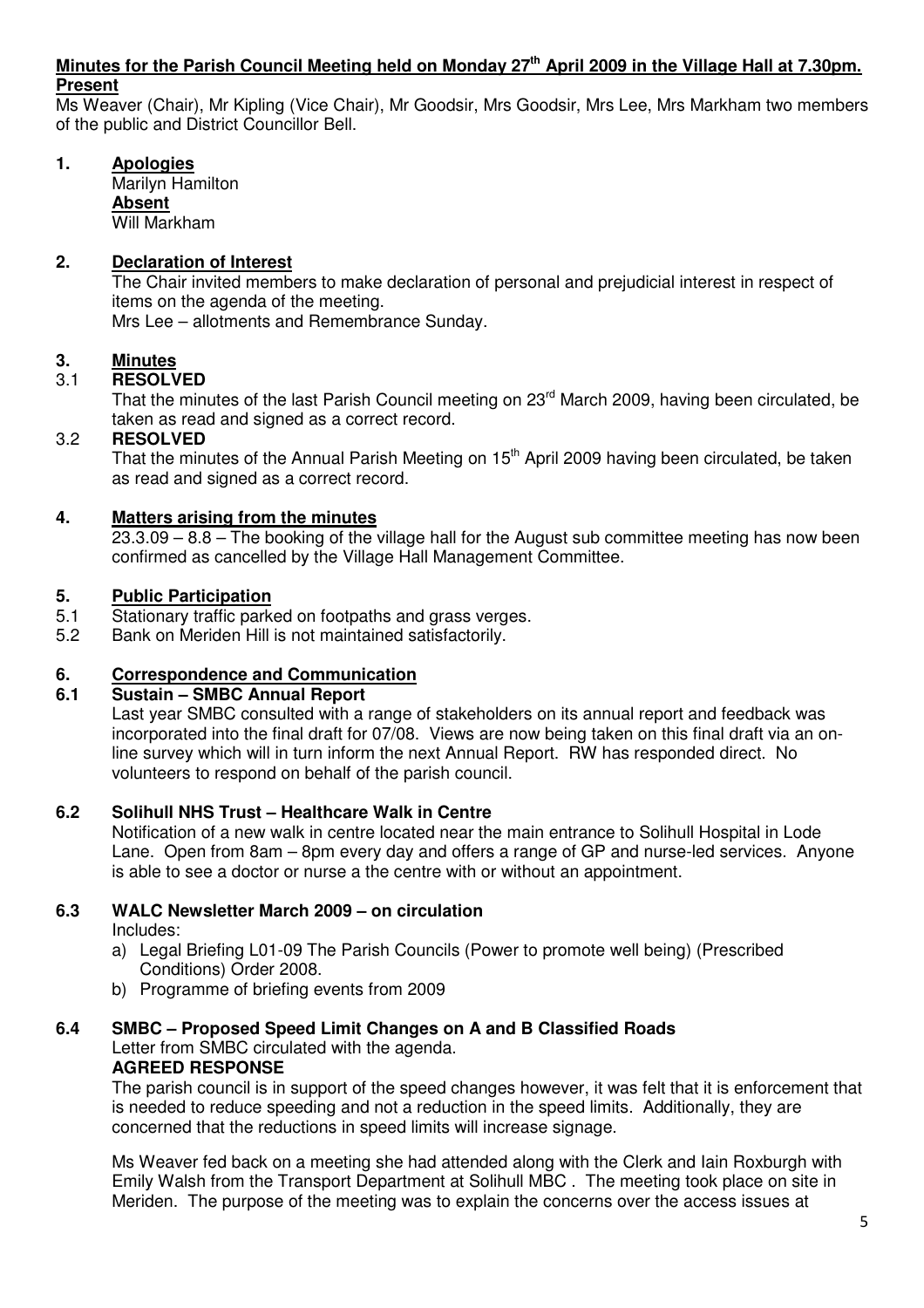Maxstoke Lane for the new development, the pelican crossing to the new play facility and Hampton lane and the wider traffic issues ie parking/speed etc which are apparent from the village appraisal.

# **6.5 Coventry City Council – Core Strategy**

Letter and CD circulated by clerk to all Councillors. Comments from Mr Kipling are where will all of the additional people work. It is over ambitious and they are unlikely to meet the housing needs anyway. **AGREED** 

All members to give one comment to the clerk.

# **ADDITIONAL**

**6.6 Best Kept Village Competition 2009 AGREED** 

Mrs Goodsir to show judges around on  $18<sup>th</sup>$  May 2009 and to meet them on the village green at 3.45pm.

# **6.7 St Laurence Church**

Letter received from Rev. Dawkins asking for support from the parish council in his bid for further funding required for repairs to the church tower.

# **AGREED**

Ms Weaver and Clerk to write a letter of support on behalf of the parish council.

# **7. Receive Reports**

- 7.1 **Committee Member for Village Hall Management Committee**  windows have now been replaced and they are looking into obtaining a ramp for wheelchair/pushchair access.
- 7.2 **School Governors for Parish Council** no report.
- 7.3 **Committee Member for War Memorial** no report.<br>7.4 **Pool** on the agenda.
- 7.4 **Pool** on the agenda.
- Allotment Representative on the agenda.
- 7.6 **Footpaths/Forum**  no report.
- 7.7 **Meriden Sands Working Group** no report.
- 7.8 **Conservation Committee**  nothing on the agenda for Meriden at the last meeting.
- 7.9 **Local Strategic Partnership**  no report.
- 7.10 **Police Rural Assembly** minutes of last meeting will be circulated once received.
- 7.11 **Solihull Area Committee**  no meeting but Ms Weaver who chairs the committee has had a meeting with the leader of Solihull MBC and the Monitoring Officer. The leader of the council and Ms Weaver will put together an agreement so that every chair and clerk of each parish meet with Cabinet on a quarterly basis.
- 7.12 **Tree Wardens**  no report.
- 7.13 **Village Appraisal** on agenda.
- West Midlands Police Effective and Strategic Community Partnership Conference 23<sup>rd</sup> and 24<sup>th</sup> March. – The programme was developed to assist partnership agencies in understanding each others business so that collaborative solutions are reached for positive neighbourhood management. The police were asked to invite an agency partner to attend the conference and our neighbourhood police team invited the Clerk. Two key points were to know your partners and what they can bring to a partnership. That partnerships needs commitment from all parties to be successful.
- 7.15 **Parish and town planning training 20th April 6pm** attended by Ms Weaver and Mrs Lee. Notes handed out.
- 7.16 **Community Surgery** Monday 20<sup>th</sup> April at Library. Not attended by police. Clerk / Chair attended. 4 residents from Maxstoke Lane, Maxstoke Close and Alspath Road attended, all sharing the same concerns over anti social behaviour and wanting to speak to the police who they consider are not doing enough to tackle the problem.
	- Clerk has asked residents to log all incidents, whether reported to the police or not with the date, time location, descriptions and log numbers. Residents and clerk then to attend the next police priority setting meeting.
	- Clerk has advised that information will be put in the next edition of the Mag detailing how to report incidents to the police.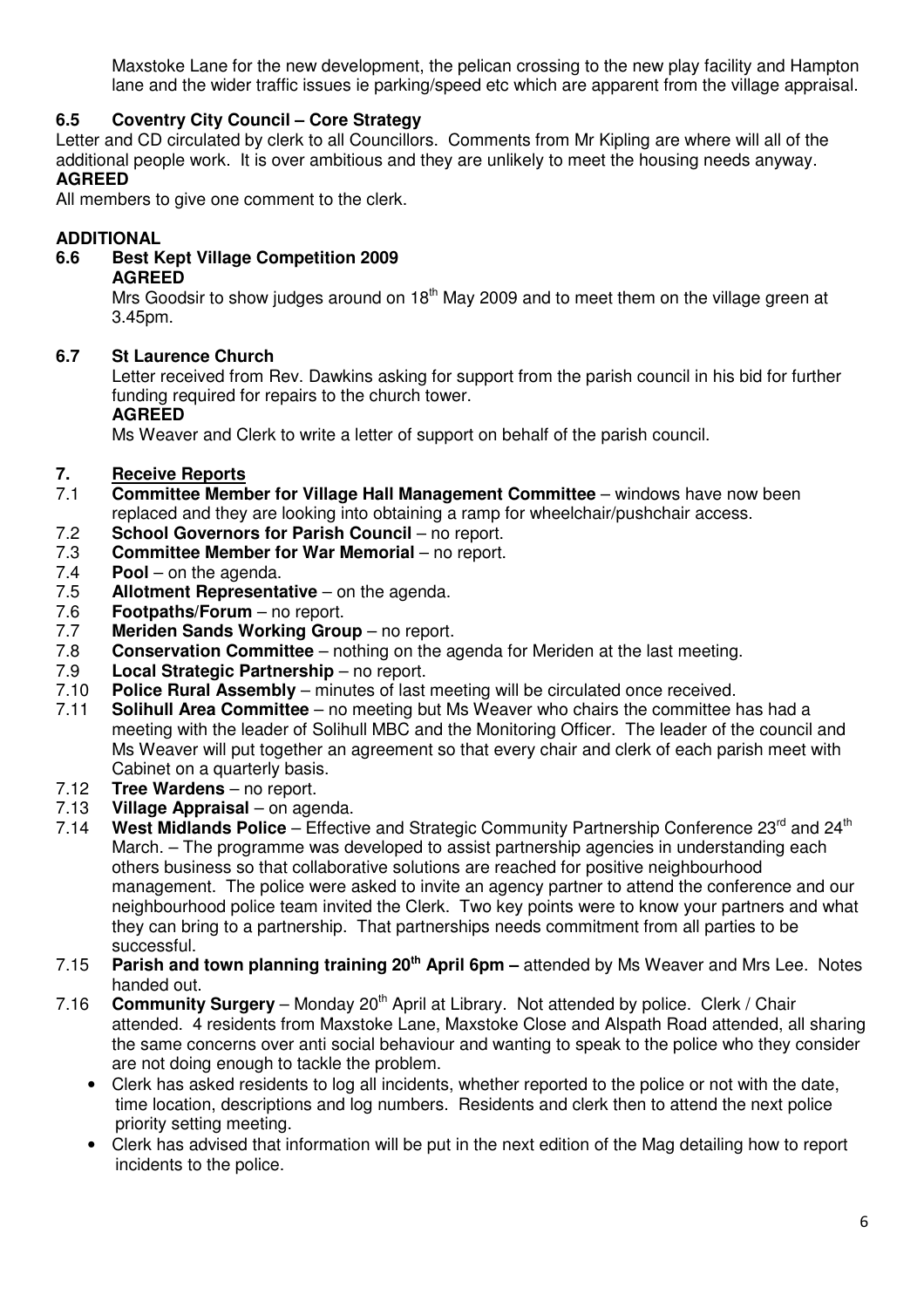- Clerk has written to Chief Superintendant asking for dates of the next police priority setting meetings together with a paragraph from themselves detailing how they deal with an incident once it is reported and what their priorities are regarding response.
- Police at Balsall Common have been informed of the residents concerns.

# **8. Village Matters**

# 8.1 **Development**

a) Meeting  $21^{st}$  April 2009 – DWH/SMBC/PC notes circulated via email. The main points are that the detailed plans are still not completed. Some of the issues we have raised have been incorporated and the number of houses has now reduced to 80 but without a reduction in the capital receipt.

The parish council need to start thinking about the options over who manages/maintains the new play facility in Hampton Lane.

#### **AGREED**

 For Ms Weaver and Clerk to have informal discussions with management committees within the parish to establish their views on asset management trusts to establish whether a more formal option appraisal is necessary.

b) Public consultation – provisionally booked for Friday June  $5<sup>th</sup>$  in the Village Hall.

## 8.2 **Village Appraisal**

Next meeting is Thursday April 30<sup>th</sup> at 7.30pm Heart of England Social Club.

## 8.3 **Community Speed Watch**

Training at the Cromwell Room, The Bear, Berkswell is due to take place on 29th April at 10am and 30<sup>th</sup> April at 6pm.

#### 8.4 **Alcohol Free Zone**

Mr Markham will produce a report within 14 days.

## 8.5 **Allotments**

- a) First meeting of the allotment association took place on  $8<sup>th</sup>$  April at the Bulls Head. A couple of issues have been raised for the parish council to consider:
	- a) **Parking on plot 1** clerk to clarify with SMBC whether putting down hardcore would constitute a non temporary parking space and would require planning. Response from SMBC was " technically this engineering operation and requires permission. But before I can confirm the matter I will need further details to how much hardcore would need to be laid or whether it is repair and maintenance of existing hardcore areas to see if it is so de minimis that we would not ask for a planning application" Clerk has asked what amount could be put down before planning is required.
	- b) **Request for another clearance project** the Clerk has made enquiries and is awaiting a response as the neighbourhood coordinator is on annual leave at present.
	- c) **National Society of Allotment and Leisure Gardens Limited Membership** a request that the parish council considers applying on behalf of the tenants at a cost of £55. Clerk/Cllr David Bell to find out further information for discussion at the next meeting.
	- d) **Bonfires** a request that the parish council reconsider their decision not to allow bonfires. Again, clerk/Cllr David Bell to find out further information for further discussion at the next meeting.
- b) Letter from resident asking the parish council to look into the possibility of obtaining another piece of land due to fact that the current piece of land being promoted by Taylor Wimpey in the new Local Development Framework. Clerk has responded by stating that the PC do not own a piece of land and are not in the financial position to purchase any land. The PC will review the situation at that point after discussions with the developers.
- 8.6 **Remembrance Day Service one off donation for 2009/2010 for the purchase of equipment.** Cost estimate £650.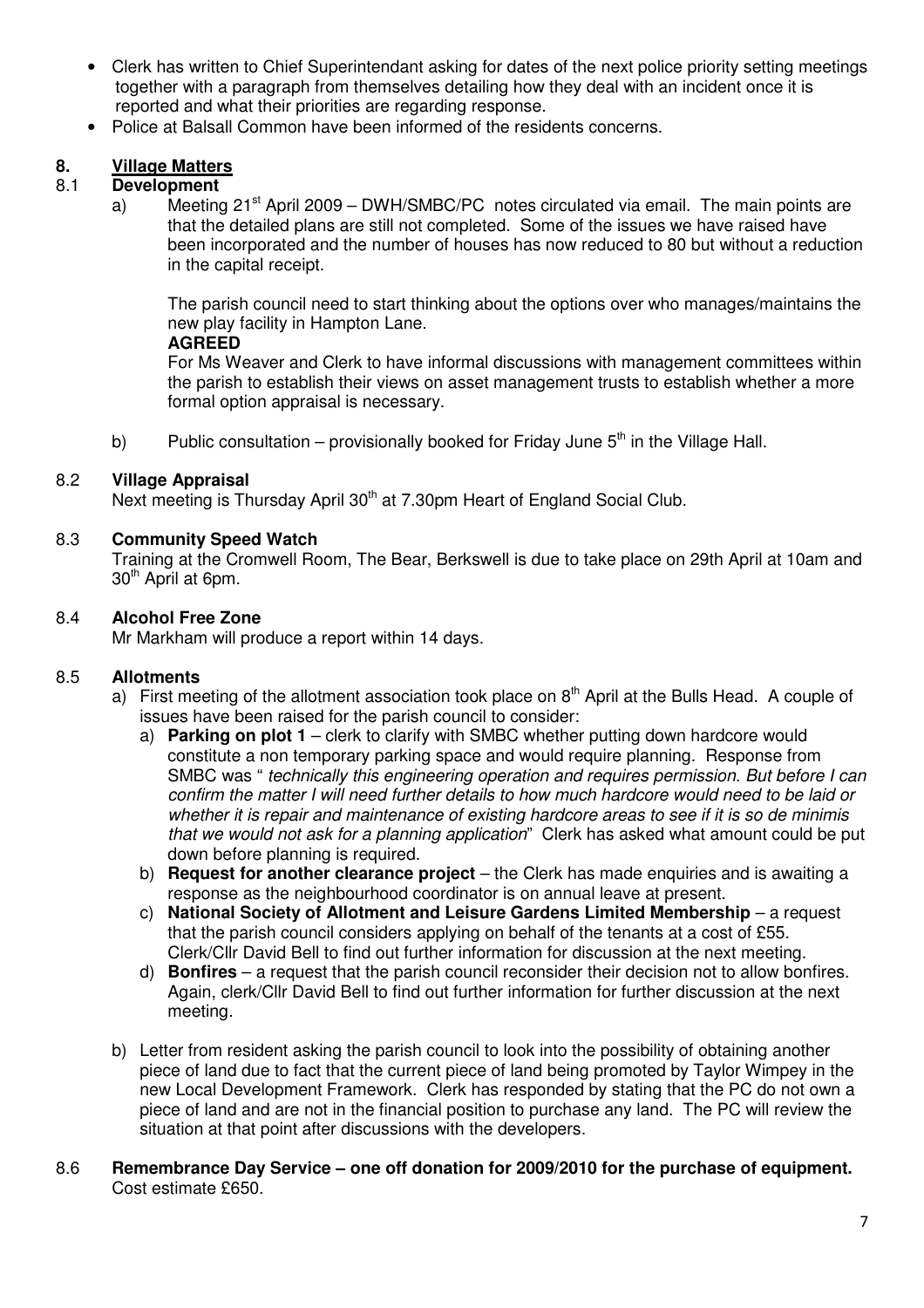# **AGREED**

To look at what other parishes are doing to fund the service. To look into any possible bids. To obtain another quote.

# 8.7 **Youth Club**

The open days on the 14<sup>th</sup> and 16<sup>th</sup> April went well. Seven young people turned up. They now have all the equipment, table tennis table, pool/snooker table, Wii, Xbox, projector/screen, 3 laptops, cameras and tuck. It will run every Thursday from 4.30pm to 6pm. Kevin is now advertising.

# 8.9 **New play equipment at Maxstoke Lane playing fields.**

SMBC Cabinet Members have now approved funding of £10,000 of the cost of the additional facilities on the existing sports ground at Maxstoke Lane. This is on the basis that this will be reimbursed out of the capital receipt from the sale of the playing fields before the balance is split between the two councils. Clerk has received confirmation from SMBC that a planning permission is not required due to the height of the equipment being under 4m.

- 8.10 **Warwickshire Rural Community Council Best Village Competition 2009.**  No report.
- 8.11 **Warwickshire County Council Minerals Core Strategy, Revised Spatial Options February 2009.**

Clive Jones, Mr Kipling and Mrs Lee will respond to this.

# 8.12 **Footpath on the bank in Church Lane – cutting back of the trees.**

Request from the clerk for historical information on this issue. **AGREED** 

Clerk to refer this issue back to SMBC. The area/trees have never been maintained by the parish council.

# 8.13 **Pond – Investigation Report**

Copy of the "Conclusions and Recommendations" page circulated to all councillors with the agenda Full copy of the report is on circulation. There will be a meeting between SMBC/MPC and BWD shortly to discuss necessary works and funding.

Queries were raised over the condition of the wall and that this is not addressed in the report. This will be raised by the representatives of the parish council attending the forthcoming meeting.

## 8.14 **SMBC – Neighbourhoods Project and Parish Council Involvement.**

Ms Weaver met with Sarah Barnes, the Neighbourhoods Project Manager from Solihull Partnership. The project is about looking at how they can get better at engaging with people to find out what they need and at designing services to meet those needs. She was keen to involve parish councils in this work and contacted Ms Weaver for her advice as to how to achieve this. Ms Weaver has offered the parish council's assistance in piloting some issues. She will contact us again when she has more information available.

# 8.15 **Cyclist Memorial Service – Sunday 17th May**

Wreath purchased in previous years and layed by Councillor. **AGREED**  To purchase wreath at a cost of approximately £25-£30

For Mr Markham to lay the wreath.

# 8.16 **Meriden Mag**

Deadline Tuesday 5<sup>th</sup> May. Current issues in our report are link to chairs report, pond update, CSW update, information on how to report ASB and some advice from the police, new play equipment at school. To add information about feeding ducks bread.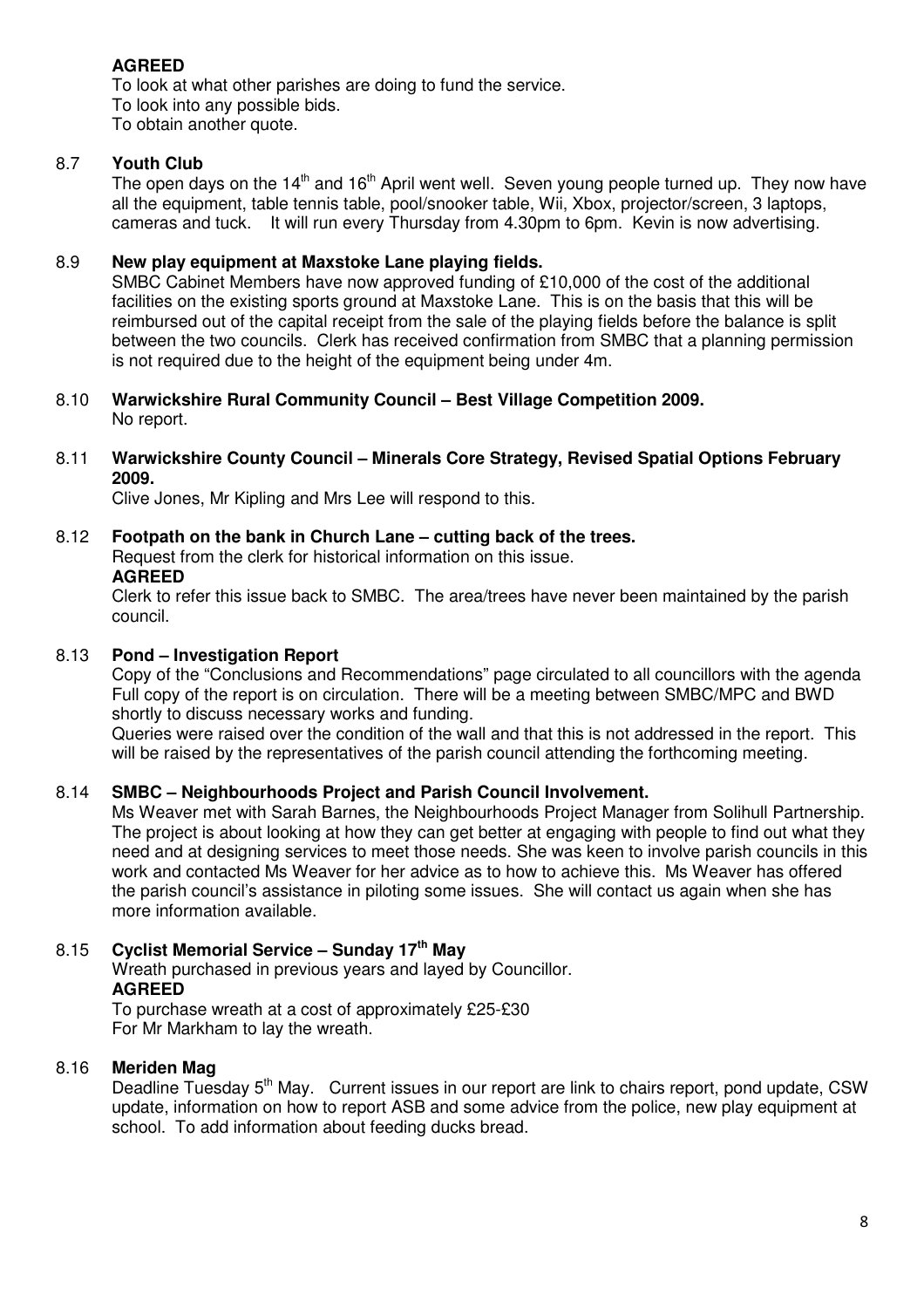# **9 Planning Matters**

**9.1 2009/420 – Shirley Farm, Shirley Lane, Meriden** – removal of condition number 3 of planning permission 2001/1686 restricting the use of the buildings to holiday and bed and breakfast only.  **RESOLVED**

Object – greenbelt. No statement of intention.

**9.2 2009/417 – Little Meadow, Harvest Hill Lane, Meriden** - amendments to previous approved planning application number 2006/2217/S  **RESOLVED** 

Object – not clear on the application form as to what the application is. Also it is in greenbelt.

**9.3 2009/438 – Bolberry Cottage, Back Lane, Meriden –** first floor extension to create two bedrooms and internal alterations to provide new shower room (resub of app 2009/42).  **RESOLVED** 

Leave to neighbour notification.

**9.4 2009/490 – Maxstoke, Hampton Lane, Meriden** - two storey side extension to form gym and en sire master bedroom.  **RESOLVED**

Leave to neighbour notification.

**9.5 2009/503 & 504 – Thatched Cottage, The Green, Meriden** – reinstatement of covered way and new garden shed. Listed building works and full application.  **RESOLVED**

Leave to conservation committee.

**9.6 2009/542 – Waterworks Cottage, Showell Lane, Meriden** – two storey side extension. **RESOLVED** 

Object due to the size of the extension and it is in greenbelt.

## **10. Accounts**

- a) West Midlands Pension Fund Employer Contributions 2009/2010 Rate for 2009/2010 is 17%.
- b) VAT return for HM Customs and Excise completed and request for £488.96

# **RESOLVED**

That the above are approved for payment.

# **11. Date of Next Meeting**

The next meeting is the Annual Parish Council Meeting on Wednesday 13<sup>th</sup> May starting at 7.30pm in the Village Hall the following meeting is a sub committee meeting on Wednesday 10<sup>th</sup> June 2009 at 7.30pm in the Village Hall.

There being no further business, the Chair thanked everyone for attending and declared the meeting closed at 9.23 pm.

**Chair : \_\_\_\_\_\_\_\_\_\_\_\_\_\_\_\_\_\_\_\_\_\_\_\_\_\_\_\_\_\_\_\_\_\_\_** 

**Date : \_\_\_\_\_\_\_\_\_\_\_\_\_\_\_\_\_\_\_\_\_\_\_\_\_\_\_\_\_\_\_\_\_\_\_**